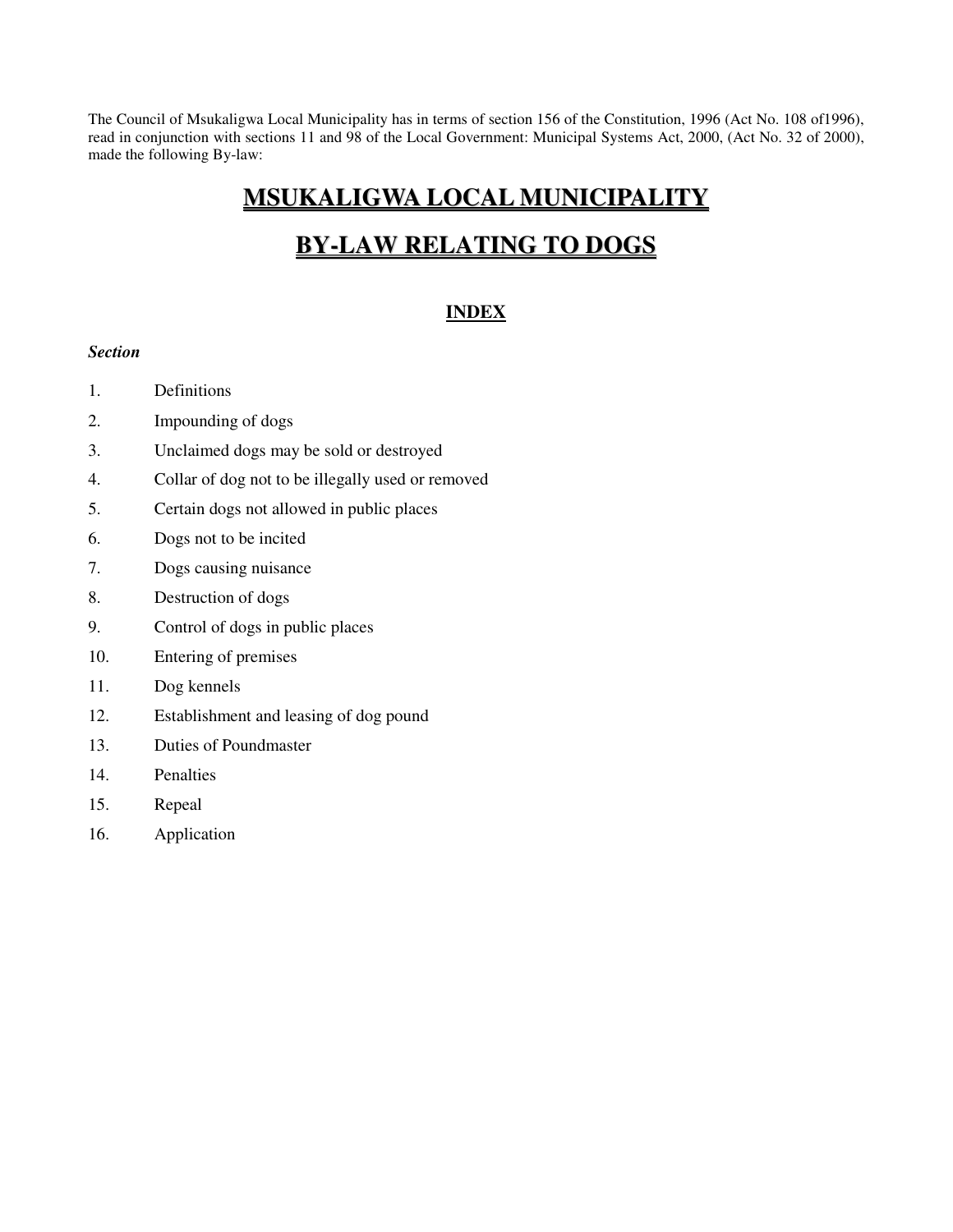## **1. DEFINITIONS**

 $(1)$  In these By-laws, unless the context otherwise indicates –

**"dog"** means both a male and a female dog;

**"driving fees"** means the fees payable when a dog has been seized and transported to the pound by an authorised officer of the Council in terms of these By-laws;

**"owner"** in relation to a dog includes any person who keeps or has in his possession or charge a dog, exlcuding:

**"poundmaster"** means a person in charge of a pound;

**"year"** means a period of twelve (12) months ending 24h00 on 31 December.

(2) Words applying to any individual shall include persons, companies and corporations, and the masculine gender shall include females as well as males, and the singular number shall include the plural and *vice versa*.

## **2. IMPOUNDING OF DOGS**

- (1) Any authorised officer may seize and impound any dog
	- (a) which he reasonably believes to be ownerless.
- (2) Any person may seize and impound any dog found trespassing on property of which he is the owner or occupier and -
	- (a) which he reasonably believes to be ownerless.
- (3) Any person who has seized a dog in terms of this section shall ensure that such dog is not illtreated in any manner.
- (4) Any person who has seized a dog in terms of this section shall forthwith cause such dog to be impounded.
- (5) No person shall set free any dog that has been seized, is being kept in custody or has been impounded in terms of this section.
- (6) Subject to any provisions to the contrary in these By-laws contained, any dog impounded shall be kept in the pound until the person has paid to the poundmaster the prescribed charges.

Where the name and address of a person appears on the collar of any dog impounded, the poundmaster shall forthwith give notice to such person that such dog has been impounded. A written notice addressed to the address appearing on the collar shall be deemed to be sufficient notice.

## **3. UNCLAIMED DOGS MAY BE SOLD OR DESTROYED**

(1) Where an impounded dog is not claimed by any person entitled thereto within five (5) days after it was impounded, an authorised officer may cause the dog to be sold or destroyed.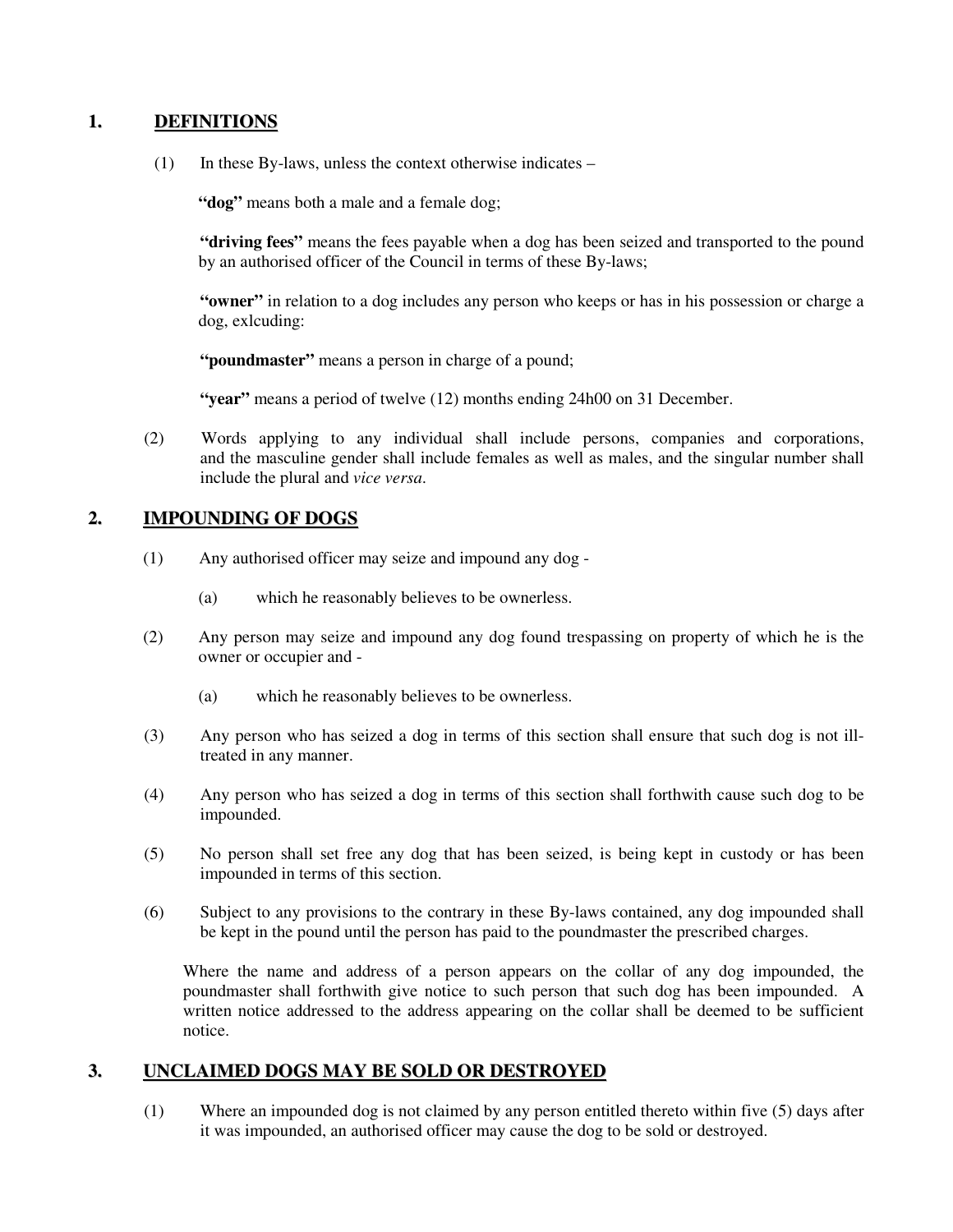(2) If the poundmaster is of the opinion that an impounded dog is so ill, or seriously injured or in such a physical condition that it would be inhuman to keep it alive, he may have it destroyed.

## **4. DOG'S COLLAR NOT TO BE UNLAWFULLY USED OR REMOVED**

- (1) The owner of every dog aged six (6) months or older, shall provide it with a collar bearing a clear impression of the name and address of such owner, where such dog is allowed public access;
- (2) No person shall unlawfully use or destroy the collar of a dog or remove it from the neck of the dog.

## **5. CERTAIN DOGS NOT ALLOWED IN PUBLIC PLACES**

- (1) Subject to provisions to the contrary in these By-laws or any other law, no person shall bring or allow in a public place any dog that -
	- (a) is wild, dangerous or ferocious; or
	- (b) is in the habit of charging or chasing people, vehicles, animals, fowls or birds outside the premises where such dog is kept; or
	- (c) causes damage to any person or property; or
	- (d) is a bitch on heat.
- (2) Any authorised officer may impound a dog such as described in subsection.

#### **6. DOGS NOT TO BE INCITED**

- (1) No person shall, without reasonable cause
	- (a) set any dog on any person, animal or bird; or
	- (b) permit any dog under his supervision or in his custody to attack or terrify any person, animal or bird.

#### **7. DOGS CAUSING DISTURBANCE**

- (1) No person shall keep a dog that
	- (a) creates a disturbance or a nuisance; or
	- (b) suffers from a contagious disease, excluding a veterinary surgeon who keeps such dog in a clinic for treatment.

## **8. DESTRUCTION OF DOGS**

(1) The Council may, subject to the provisions of section 10, order the destruction of a dog –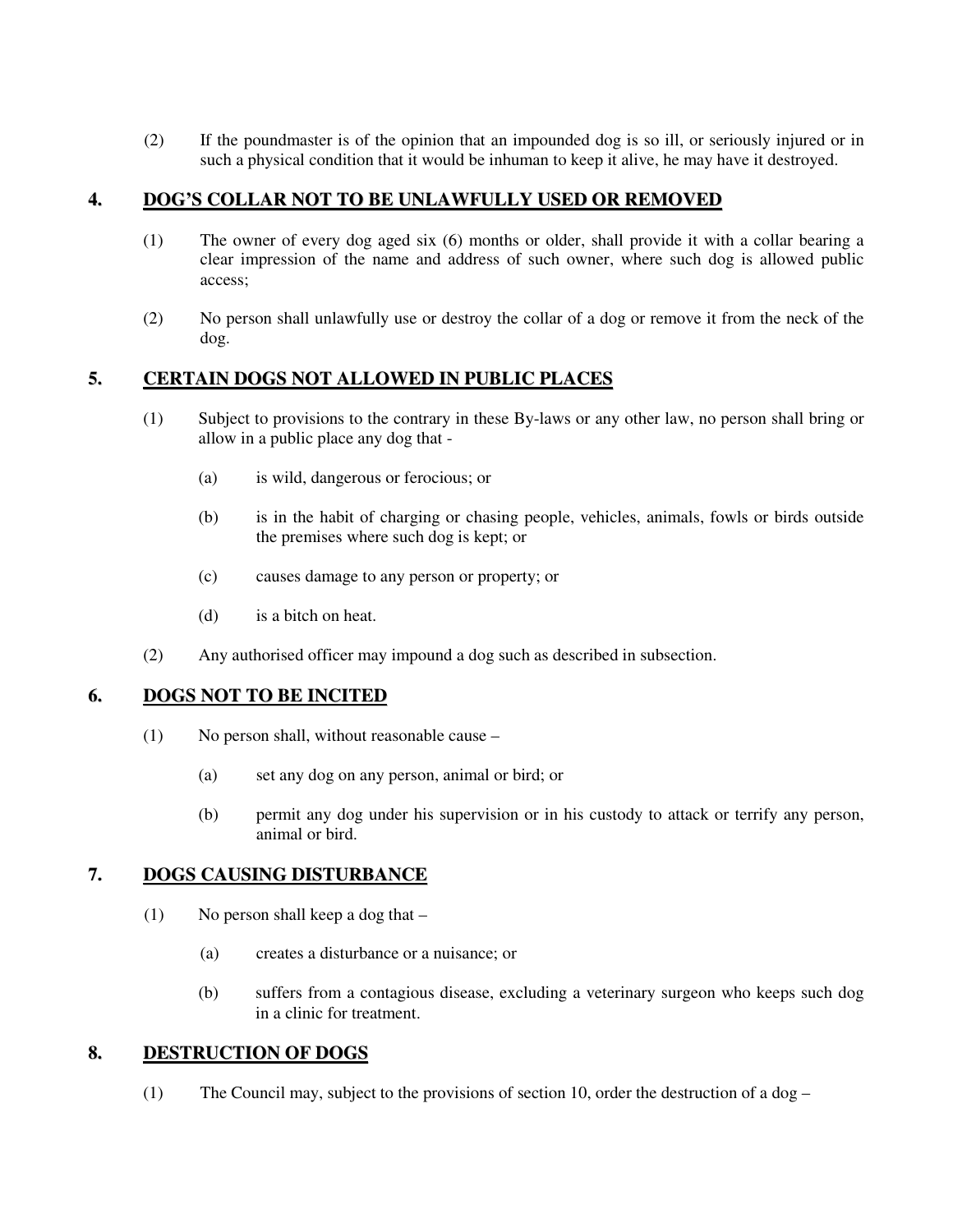- (a) where it appears that such dog is of the type described in section  $5(1)(a)$ , (b) and (c) and that the person claiming such dog is not entitled to its return in terms of section 2(6); or
- (b) where such dog is found at large in any public place and appears to be ownerless; or
- (c) where such dog is found at large in a public place and the owner refuses or fails to pay any fee due in terms of these By-laws in respect of such dog; or
- (d) where such dog is in such a state of injury that it would, in the opinion of the Council, be humane to do so.

## **9. CONTROL OF DOGS IN PUBLIC PLACES**

- (1) No person shall allow any dog in a public place unless the owner or another person keeps such dog on a leash.
- (2) An authorised officer may impound any dog found wandering at large and uncontrolled in a public place.
- (3) Except in the event of a blind person being lead by a guide dog, any person in charge of a dog in a public place, shall remove any faeces left by such dog.

## **10. ENTERING UPON PREMISES**

- (1) An authorised officer may for any purpose connected with the application of these By-laws
	- (a) at any reasonable time and without notice, enter upon any premises, accompanied, if he deems it necessary, by an interpreter or other assistant with a view to –
		- (i) carrying out any examination, inspection or enquiry as he may deem necessary; or
		- (ii) exercising any other power in terms of these By-laws and he may for that purpose take any necessary appliance with him onto the premises;
	- (b) call upon the owner of a dog to render such assistance or to furnish such information, including his full name and address, as such officer may reasonably require.

## **11. KENNELS**

Subject to the provisions of any other law, no person may establish, manage or keep any kennels or a pets' boarding establishment in any residential area or in any area that has been classified in terms of an approved town planning scheme for residential usage, or within 500 metres thereof.

## **12. ESTABLISHMENT AND LEASE OF DOG POUND**

- (1) The Council may for the purposes of these By-laws establish a dog pound and lease such pound to any person or body on the terms and conditions deemed fit by the Council.
- (2) If a pound is leased to any person or body –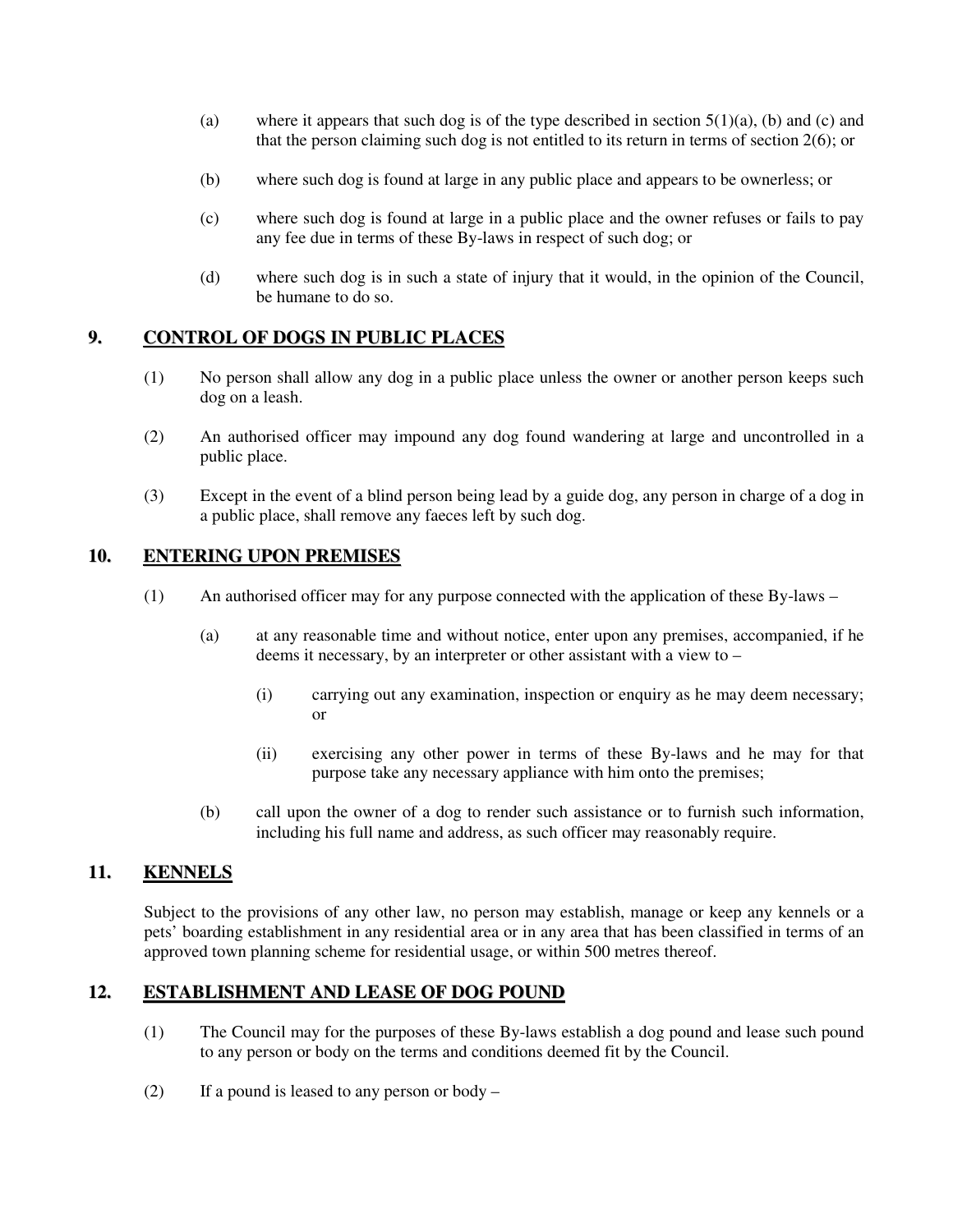- (a) the powers and duties set forth in sections 2, 3 and 8 shall be deemed to have been delegated to such person or body or to any authorised official in the employ of such person or body, as the case may be, and the provisions of the said sections shall *mutatis mutandis* apply;
- (b) such person or body shall accept in the pound any dog seized in terms of sections 2 or 9 for the purpose of impounding it and shall thereafter dispose thereof in accordance with these By-laws;
- (c) such person or body shall be entitled to any fees payable in terms of these By-laws for an impounded dog and to any amount derived from the sale of an impounded dog in terms of section 3.

## **13. DUTIES OF POUNDMASTER**

- (1) The poundmaster –
- 1.1 keeps the pound open between 08h00 and 17h00 during every day of the week;
- 1.2 receives any dog brought to the pound in terms of these By-laws during the hours when the pound is open and shall, subject to the provisions of these By-laws, keep such dog in the pound: Provided that the poundmaster may refuse to receive a dog, and may release any dog if he at any time has reason to believe that such dog was not lawfully seized or impounded;
- 1.3 keeps a register in which the following particulars in respect of every impounded dog are recorded:
	- (i) the name, residential address and telephone number of the person who impounded the dog;
	- (ii) the time at which and date on which, the dog was impounded;
	- (iii) the place where the dog was seized or found;
	- (iv) the date on which and the time at which the dog was seized or found;
- (1) the reason for impounding the dog;
	- (a) the age, breed, sex, colour markings and any injury found on it when the poundmaster received it;
	- (b) the manner in which the dog was disposed of;
	- (c) the amount of money obtained for the release or sale of the dog;
	- (d) the cost of any veterinary services incurred in respect of such dog;
- 1.4 ensures that all utensils used in connection with impounded dogs are at all times kept in a clean condition and in a good state of repair;
- 1.5 ensures that the pound is at all times free from flies, insects, rodents and odious smells;